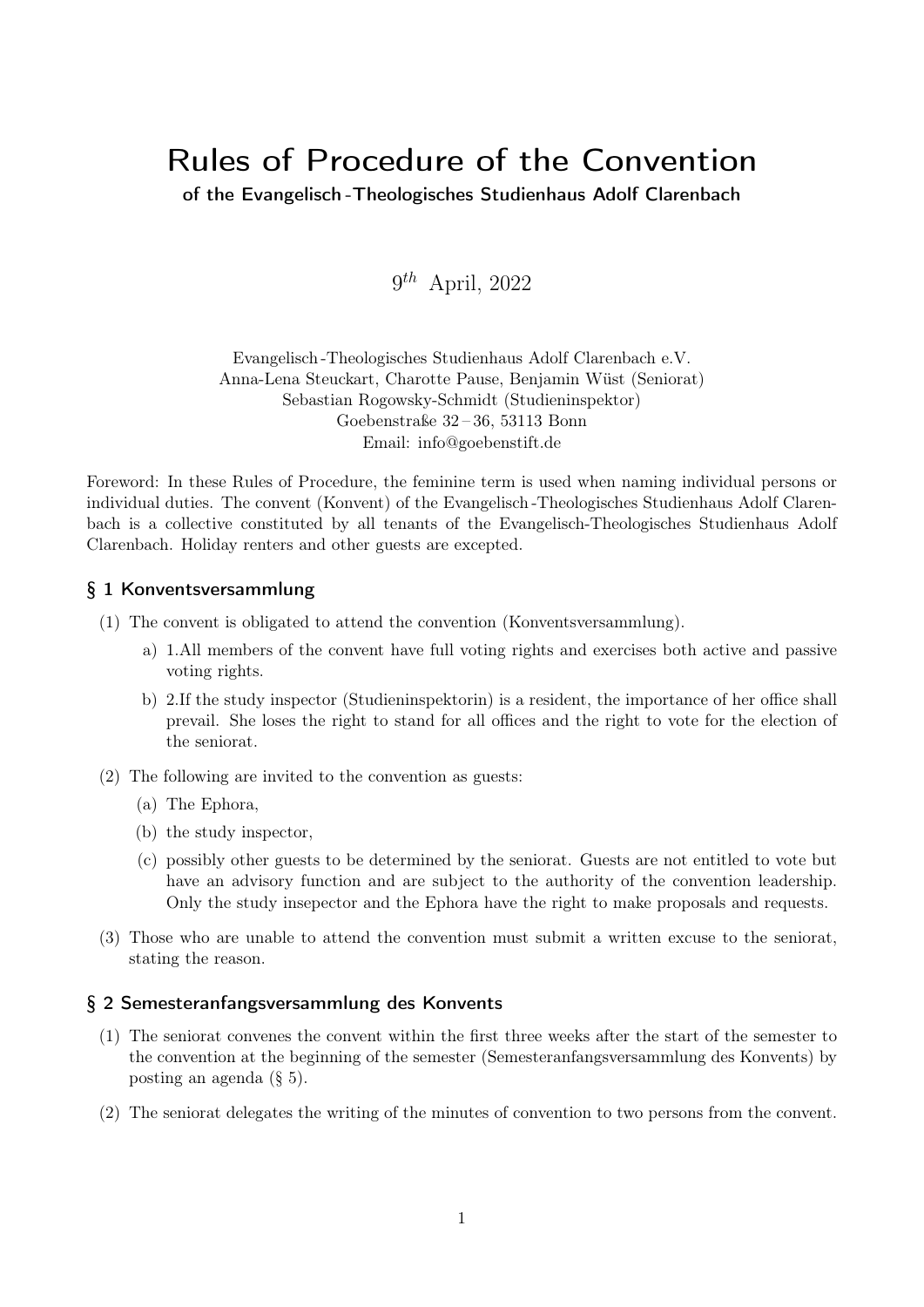- (3) The quorum must be established. The convent has a quorum if two thirds of all those entitled to vote (§ 1) are present.
- (4) Elections to duties in accordance with § 20 may be held by the convent, taking into account the Statutes.
- (5) It is the task of the convent to discharge all funds, except for the Hauskasse, at the request of the auditors (Kassenprüferinnen).

#### § 3 Semesterendversammlung des Konvents

- (1) Within the last three weeks before the semester break the seniorat convenes the convention at the end of the semester (Semesterendversammlung des Konvents) by posting an agenda (§ 5).
- (2) § 2 (2) applies.
- (3) § 2 (3) applies.
- (4) § 2 (4) applies.
- $(5)$  § 2  $(5)$  applies.

#### § 4 Sonderversammlung des Konvents

- (1) The Seniora is obliged to convene a special convention (Sonderversammlung des Konvents) if at least one quarter of the convent requests it in writing by posting it on the notice board or the seniorat decides to do so.
- (2) The request must be accompanied by a written statement of reason.
- (3) A special convention must be held within two weeks after the request.

# § 5 Tagesordnung

- (1) The date of each convention is to be agreed in the seniorat. The date is announced at least eight days before the meeting.
- (2) The agenda (Tagesordnung) is put together by the convention leadership. Proposals for the agenda are communicated to the convention leadership.
- (3) Proposals for the agenda that do not have a voting item but serve the purpose of discussion must be included in the agenda.
- (4) The agenda is communicated to the house community at least eight days before the date of the convention. It is considered adopted at the conclusion of the first item on the agenda. After the conclusion of the first item on the agenda, changes to the agenda can be made by a procedural motion.

#### § 6 Konventsleitung

- (1) The convention leadership is called Konventsleitung.
- (2) The convention leadership consists of the chairperson (Vorsitzende) and the associate chairperson (Beisitzende). The leadership is determined by nomination and vote in the previous convention where the quorum has been established  $(\S 2 (3))$ .
- (3) § 17 (2) applies.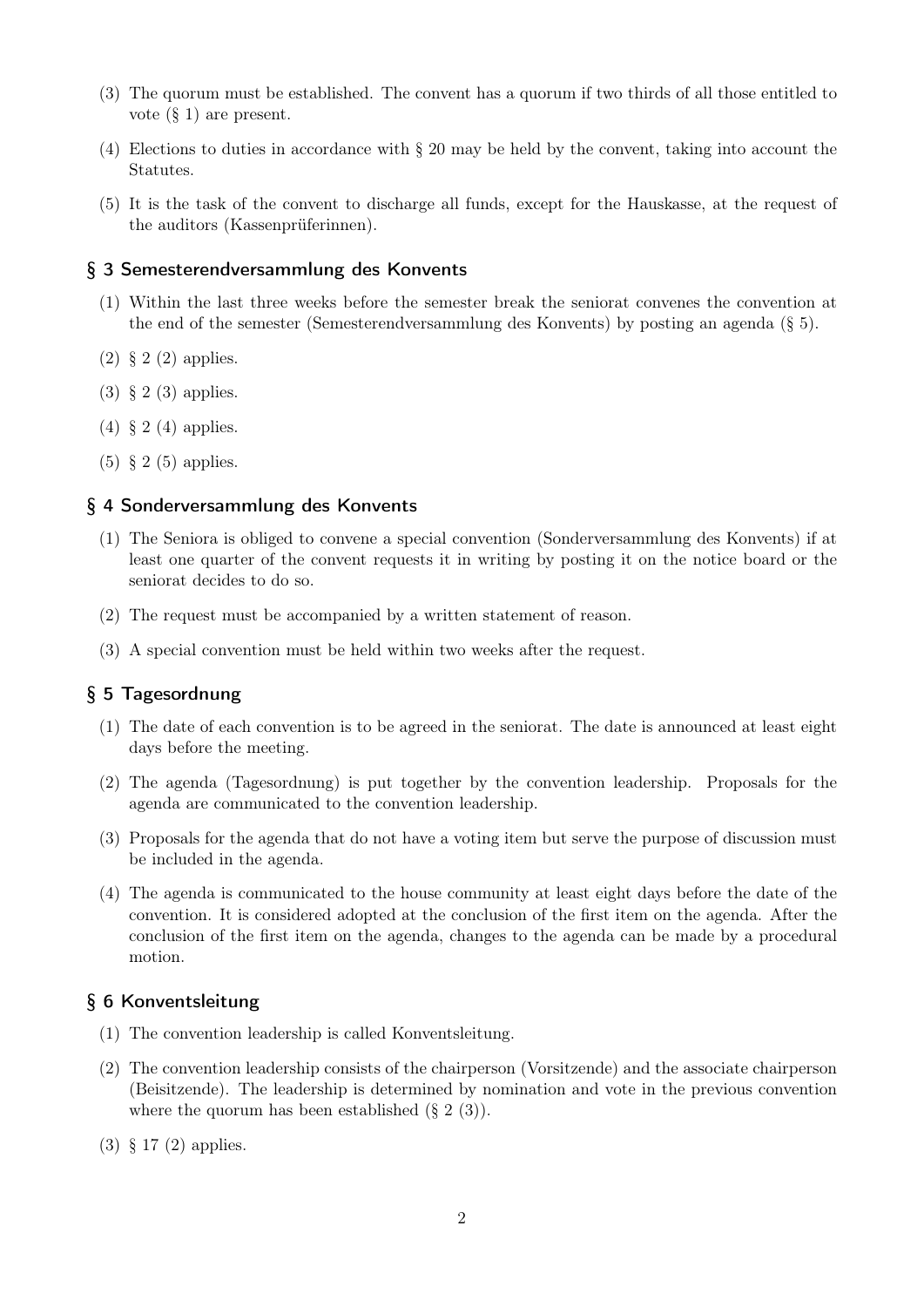- (4) If a member of the convention leadership makes a proposal, stands for election or submits a report, this member hands over the leadership to a representative.
- (5) If a member of the convention leadership is prevented from attending, the seniorat arranges for a substitute by appointing another member of the convent.

#### § 7 Aufgaben der Konventsleitung

- (1) The chairperson opens, presides over and closes the convention, allows attendants to speak and reads important documents out loud.
- (2) The associate chairperson manages the list of speakers and collects and counts ballots and show of hands.
- (3) The convention leadership is free to divide the tasks among itself, other than as set out in  $\S 7(1)$ and § 7 (2).

## § 8 Protokoll der Konventsleitung

- (1) A minutes of the results of each convention shall be written (Protokoll der Konventsleitung). Decisions shall be explicitly mentioned in the minutes.
- (2) The minutes must state at least:
	- Present, absent and excused persons incl. guests (in case a person joins or leaves while the convention is still ongoing, a timestamp is added)
	- Time of opening, closing and breaks of the convention
	- Name of the secretary
	- Objections to the written minutes and revisions
	- Duty reports (as attachment of an e -mail) and the names of the respective duty-holders
	- Exact wording of amendments and reformulations
	- Results of elections and motions and other resolutions (exact voting results at the request of a member of the convention)
	- Important information that has been communicated
	- Further templates as attachment
	- At the request the convent comments of convention members may be put into the minutes with the exact wording.
- (3) The convention minutes are available to the convent by e -mail via the Hausblick (house e -mail) within two weeks after the convention.

# § 9 Objection to the Convention Protocol (Einspruch gegen das Protokoll der Konventsversammlung)

If an objection to the convention minutes is raised and is not clarified by the seniorat, the chairperson consults the convention. If the objection is considered well-founded, the respective text passages are to be reviewed. The revised convention minutes has to be adopted at the next convention.

#### § 10 Opening of the Debate (Eröffnung der Aussprache)

The chairperson opens the debate on every item on the agenda, unless the debate is inadmissible or subject to special conditions.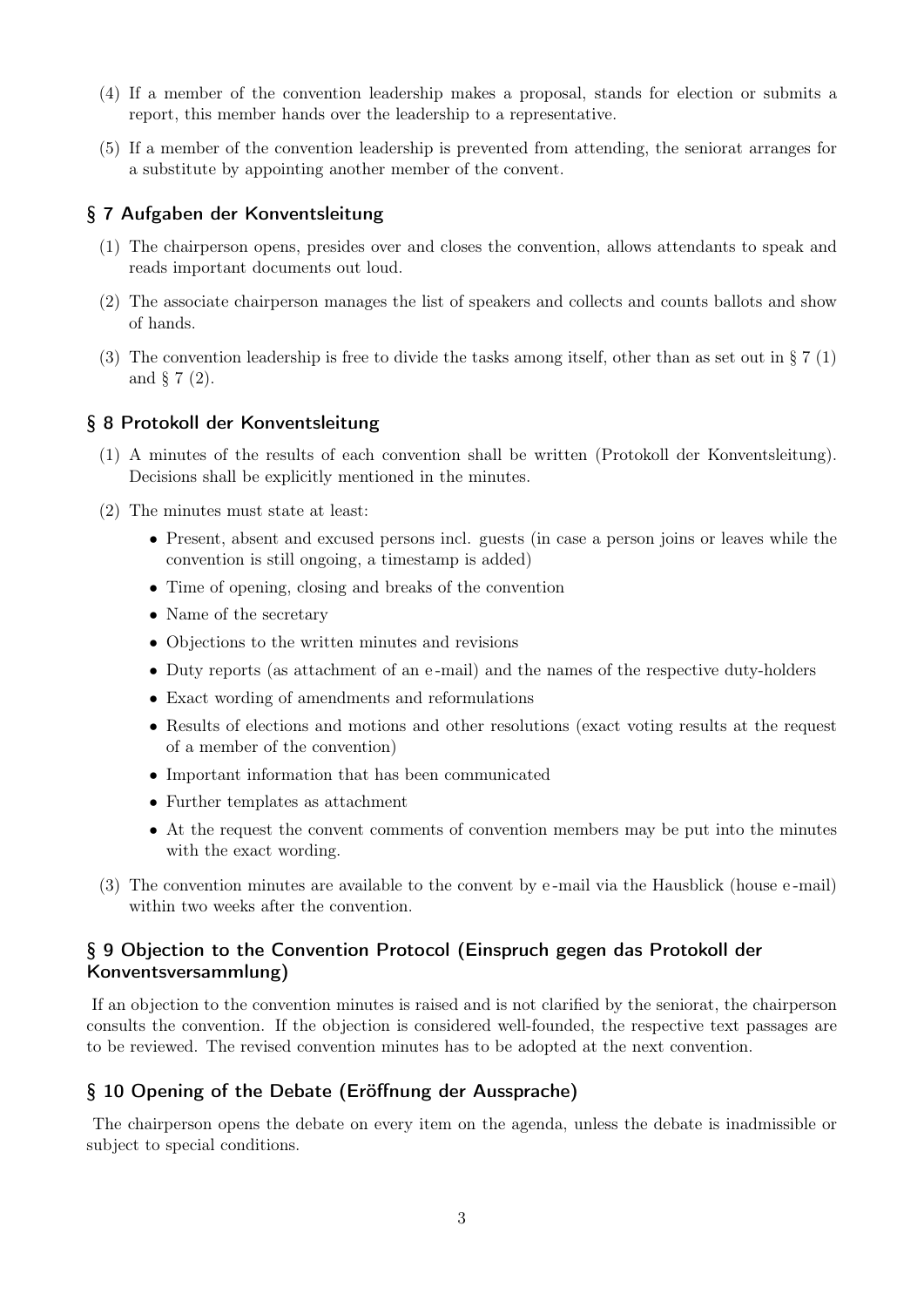## § 11 Request and Permission to Speak (Wortmeldung und Worterteilung)

- (1) As long as the chairperson did not grant an attendant to speak, she is not allowed to speak. If the chairperson wishes to take part in the debate as a speaker, the chairperson is also placed on the list of speakers.
- (2) Procedural motions are made by raising both hands.
- (3) If an attendant has a question to the current speaker concerning an item for discussion she shall say "Zwischenfrage" out loud. Such questions can only be asked if the speaker allows her in response to an appropriate question from the chairperson.
- (4) In case of long speeches, the chairperson may either urge the speaker to speak briefly or withdraw the permission for him to speak.

#### § 12 Adjournment or End of the Debate (Vertagung der Beratung oder Schluss der Aussprache)

- (1) If the list of speakers is empty or no one wishes to speak, the chairperson declares the debate closed.
- (2) The convent may, on request, adjourn the debate or close it. The request to close the debate takes precedence over the request to adjourn. A motion to close the debate may not be put to the vote until the different opinions have become clear.

#### § 13 Interruption of the Convention (Unterbrechung der Konventsversammlung)

- (1) If disturbances arise during the convention which call into question the progress of the proceedings, the chairperson may suspend or terminate the convention for a specified period.
- (2) If the chairperson cannot make herself heard and then leaves the room, the convention is suspended. The chairperson reassembles the convention.

#### § 14 Adjournment of the Convention (Vertagung der Konventsversammlung)

The convention may be adjourned if the convent decides so by a procedural motion.

#### § 15 Procedural Motions (Anträge zur Geschäftsordnung)

- (1) With priority the Chairperson recognizes procedural motions. The request must relate to the subject matter being discussed or to the agenda. Procedural motions are:
	- A change to the agenda,
	- Closure of the debate  $(\S 12)$ ,
	- Closure of the list of speakers,
	- Reopening of the list of speakers,
	- Reopening of the debate,
	- Limitation of speaking time,
	- Re-vote,
	- Rereading of the motions put to the vote,
	- Redrafting of the motion under discussion (§ 24 no.3),
	- Election of a new convention leadership (chairperson and/or associate chairperson),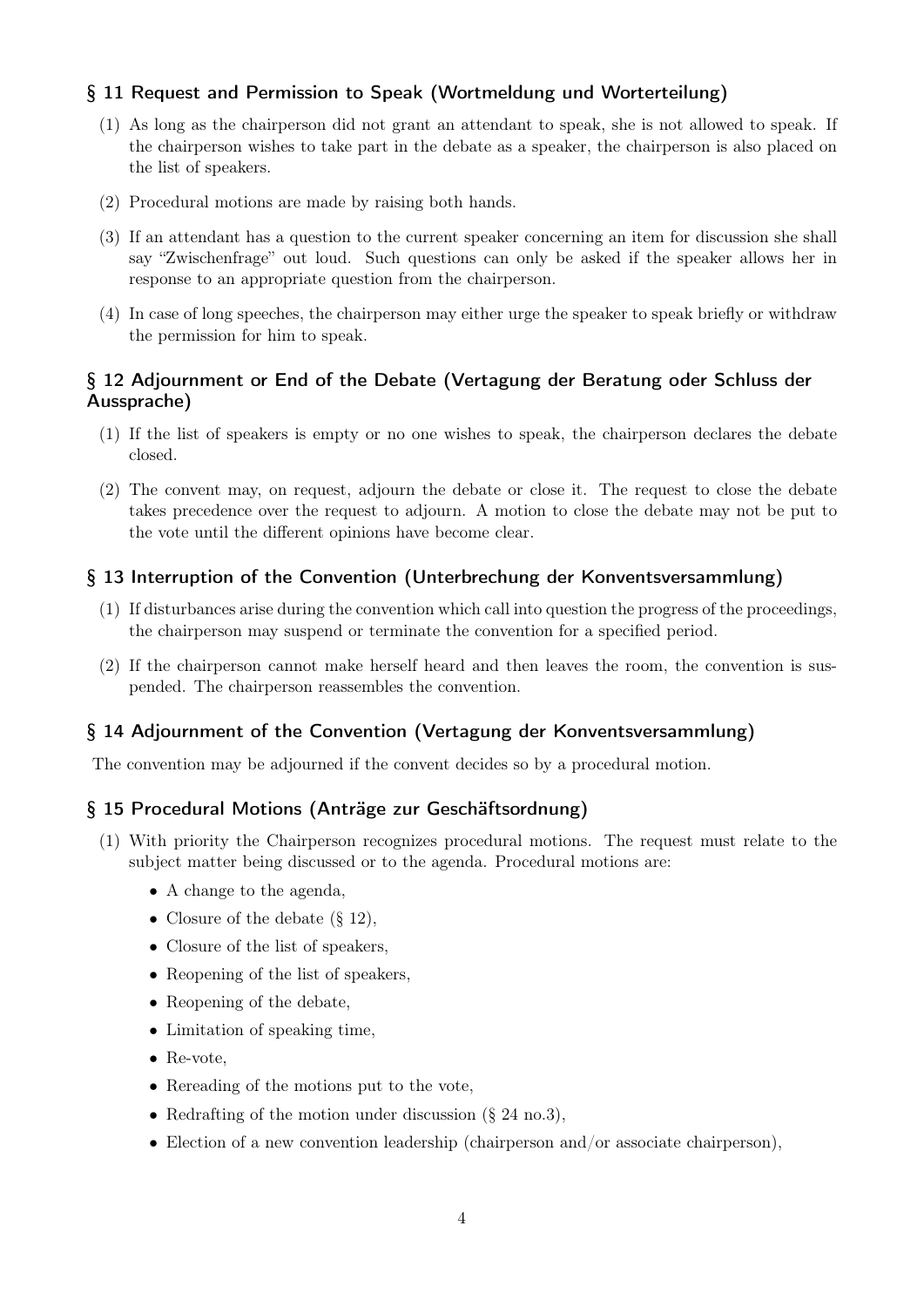- Break,
- Postponement of the discussion  $(\S 12)$ ,
- Determination of the quorum,
- Giving the word to a person outside the list of speakers,
- Obtaining an opinion pattern,
- Personnel debate (§ 18),
- Justification of the person,
- Correction of own statements,
- Explicit entry in the convention protocol
- Konsensieren on a vote  $(\S 23)$ ,
- Vote on deviation from the Rules of Procedure (§ 30),
- Proposal for further action (Prozessvorschlag)
- Postponement of the convention  $(\S14)$ ,
- Singing a song,
- Secret ballot (§ 16 no.5)
- Election by acclamation (§ 20 no.3).
- (2) Further procedural motions may be motions which amplify or clarify procedural motions and precede them.
- (3) In order for a procedural motion to be put to the vote, objections (formal or substantive) must be brought forward. If there is no objection, a procedural motion is adopted without a vote.

# § 16 Election Procedure (Wahlordnung)

- (1) An election is the transfer of a duty to one or more candidates.
- (2) The election is held by
	- (a) concealed ballot papers,
	- (b) show of hands,
	- (c) acclamation  $(\S 20 (3))$ .
- (3) The elections are universal, equal, direct and free; normally by show of hands.
- (4) If these Rules of Procedure require elections using concealed ballot papers, the election is held by secret ballot.
- (5) If a member of the convent requests so, the election shall be held by secret ballot. No objections are possible.
- (6) Acceptance of the duty by those elected is to be made immediately after the election, but no later than the end of the convention. An absent candidate can give a written confirmation of her willingness to accept a duty which may be taken into account by the convention leadership. If the person elected refuses to accept the election, a new election will be held.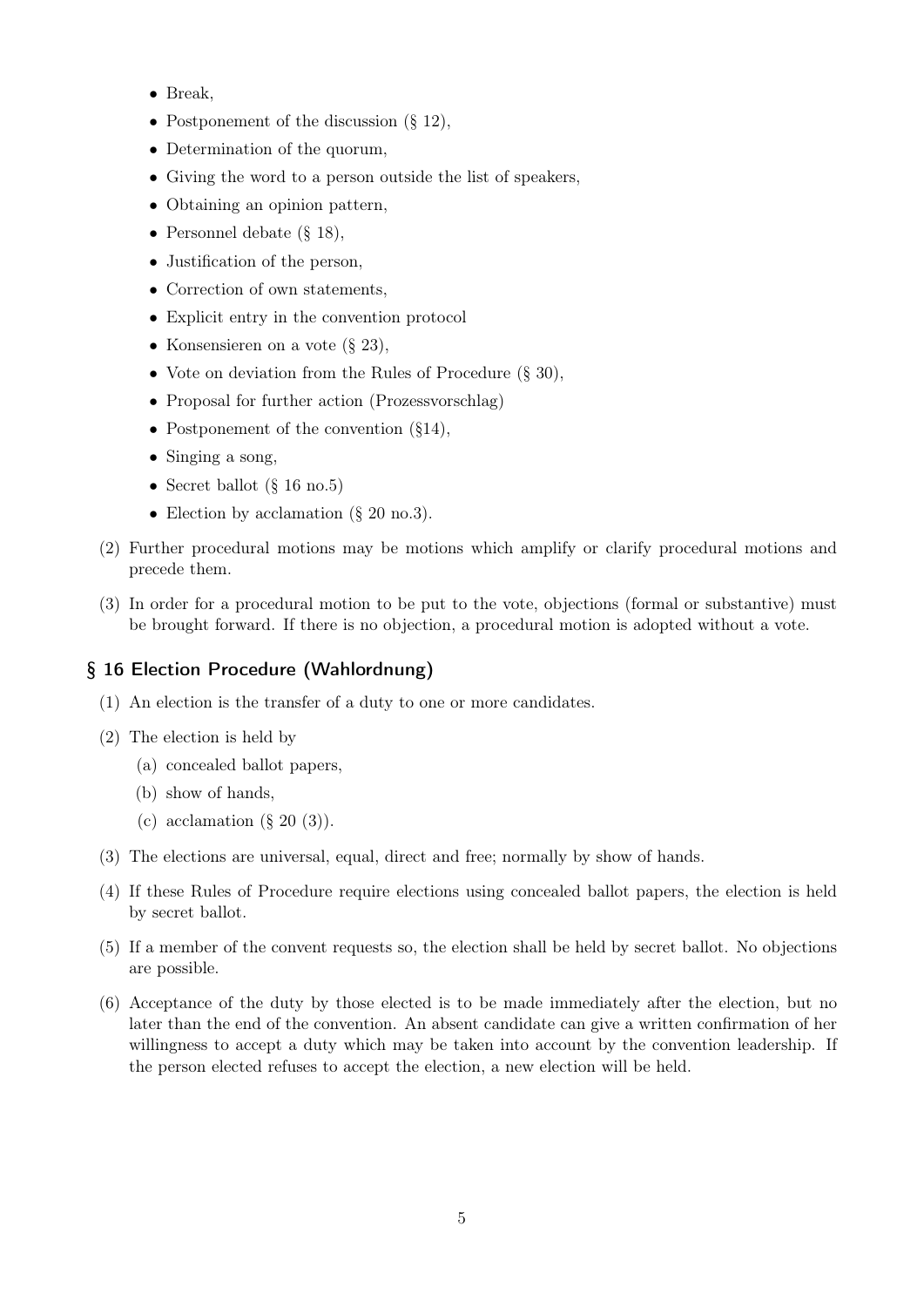# § 17 Election Proposals (Wahlvorschläge)

- (1) Election of the Seniora: Two weeks before the Semesterendkonvent, the Seniora publishes a list of eligible persons for election proposals. Proposals must be signed by at least three persons. All members of the convent may only use their right to sign once, unless the candidate supported by them withdraws their candidacy.
- (2) Election of other duty-holders and convention leadership: During the convention and on a list which is posted on the notice board beforehand, the members of the convent nominate candidates for the other duties and the convention leadership of the following convention.

# § 18 Personnel Debate (Personaldebatte)

- (1) A debate on personnel should facilitate the election held by the convent by gathering objective information on the candidates relevant to the election.
- (2) Candidates must leave the room while the debate is taking place. With the exception of the questions in § 18 no.3, the contents of the personnel debate will not be revealed, in particular not to the candidates.
- (3) After the end of the debate, the convention leadership may ask the candidates any questions that have arisen during this personnel debate, which must be answered immediately. It gives all candidates the opportunity to say the most important arguments for and against them being nominated concerning their experience and express a few sentences about themselves. § 11 no.4 applies in this respect. The election must then be held.
- (4) No objection may be raised to a request for a personnel debate.
- (5) A personnel debate always takes place before the election of members of the seniorat and of the Finanzwart is held.

# § 19 Election of the Members of the seniorat (Wahl der Mitglieder des Seniorats)

- (1) The convent elects the members of the seniorat by secret ballot (§ 16). The term of duty of the new seniorat begins with the transfer of duty of the old seniorat to the new seniorat, which must take place within one week after the convention at the end of the semester. The seniorat is composed of the Seniora, the Konseniora and the Deputy Konseniora.
- (2) The members of the seniorat are determined by the convent by universal, equal, direct, free and secret election by an absolute majority of the valid votes cast. If none of the nominees achieves the required majority, a run-off vote is held immediately between the two best placed or the three best placed (in the event of a tie for the second placed) of the first round of voting.
- (3) This second ballot is decided by a simple majority of attendants. In the event of a tie, the election is repeated until a simple majority is obtained.

# § 20 Elections to Other Duties (Wahlen zu den sonstigen Ämtern)

- (1) The convent elects by open ballot (§ 16).
- (2) On request, the election may take place by vote (§ 22). All those entitled to vote have as many votes as the Statutes assign for.
- (3) Elected are the persons who have the most votes and accept the election. If there are only as many nominees for the election as are provided for the respective duty by the Statutes, they can be confirmed by acclamation as long as no request for voting is made.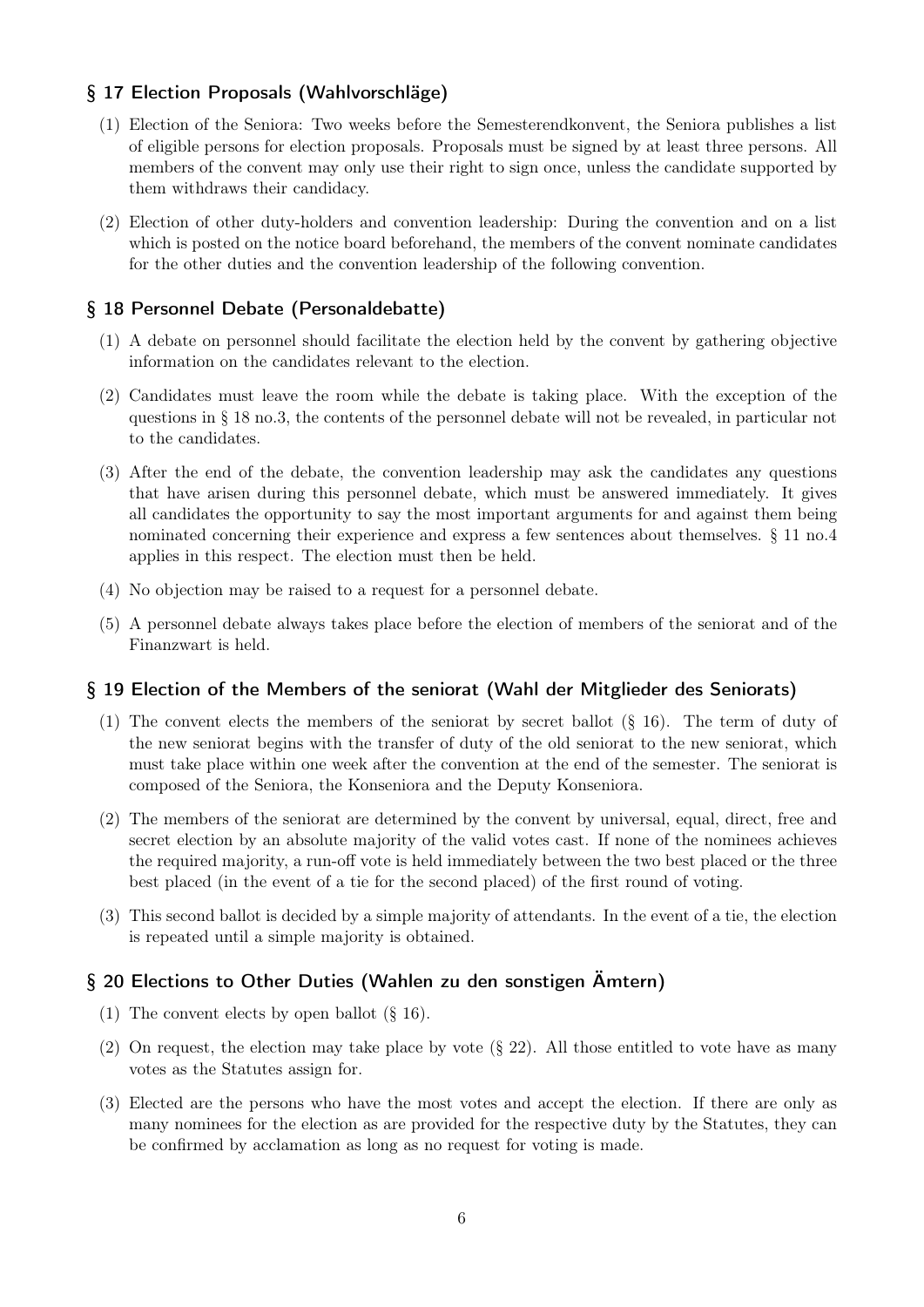## § 21 Handover of Duties (Amtsübergabe)

The handover of duties shall take place within one week. A handover protocol signed by the former and new duty-holders is to be submitted to the seniorat within this period.

## § 22 Voting Rules (Abstimmungsregeln)

- (1) Voting takes place by show of hands.
- (2) Unless the Statutes or these Rules of Procedure contain other regulations, decisions are made by simple majority. In the event of a tie, the result of the vote is negative.
- (3) The votes in this voting do not have to be counted individually. If the convention leadership does not agree on the result of the vote, a cross-check should be made. If they do not agree even after it, they should count the votes.
- (4) If the Statutes or these Rules of Procedure prescribe a certain majority for a decision or election, the chairman is supposed to expressively state that the approval of the required majority is given.
- (5) Instead of a majority decision, the convention can vote by Konsensieren (§ 23).

## § 23 Konsensieren

- (1) Upon request (see § 15), decisions which are to be voted on may be taken by Konsensieren. In this case the simple majority does not decide, but the proposal with the least resistance is determined. Konsensieren is particularly useful when more than two proposals on the same point of discussion are put to vote.
- (2) While voting by Konsensieren, each member of the convention evaluates each proposal by a show of hands (no resistance  $=$  hand on chest, little resistance  $=$  left hand outstretched, much resistance = both hands outstretched) or by Konsensieren-cards with numbers from  $0-10$  ( $0=$ no resistance,  $10 = \text{very large resistance}, 1 - 9 = \text{feeling in between}$ . The proposal with the least resistance and therefore with the greatest acceptance is considered to have been accepted by the convention.
- (3) The convention leadership will familiarise itself with the procedure (further material on this is available on the server).

# § 24 Motions (Anträge)

The following motions may be placed on the agenda of the convention as items for discussion:

- 1. Motions from members of the convent (§ 25),
- 2. Motions of no confidence (§ 26),
- 3. Motions to amend the Statutes (§ 27),
- 4. Motions to amend the Rules of Procedure (§ 28).

#### § 25 Requests from members of the convent (Anträge von Konventsmitgliedern)

- (1) Requests from members of the convent must be signed by the seniorat or one eighth of the convent unless the Rules of Procedure stipulate otherwise or permit something else.
- (2) During the debate on the subject of negotiation, rephrasing of proposals can be requested by a procedural motion.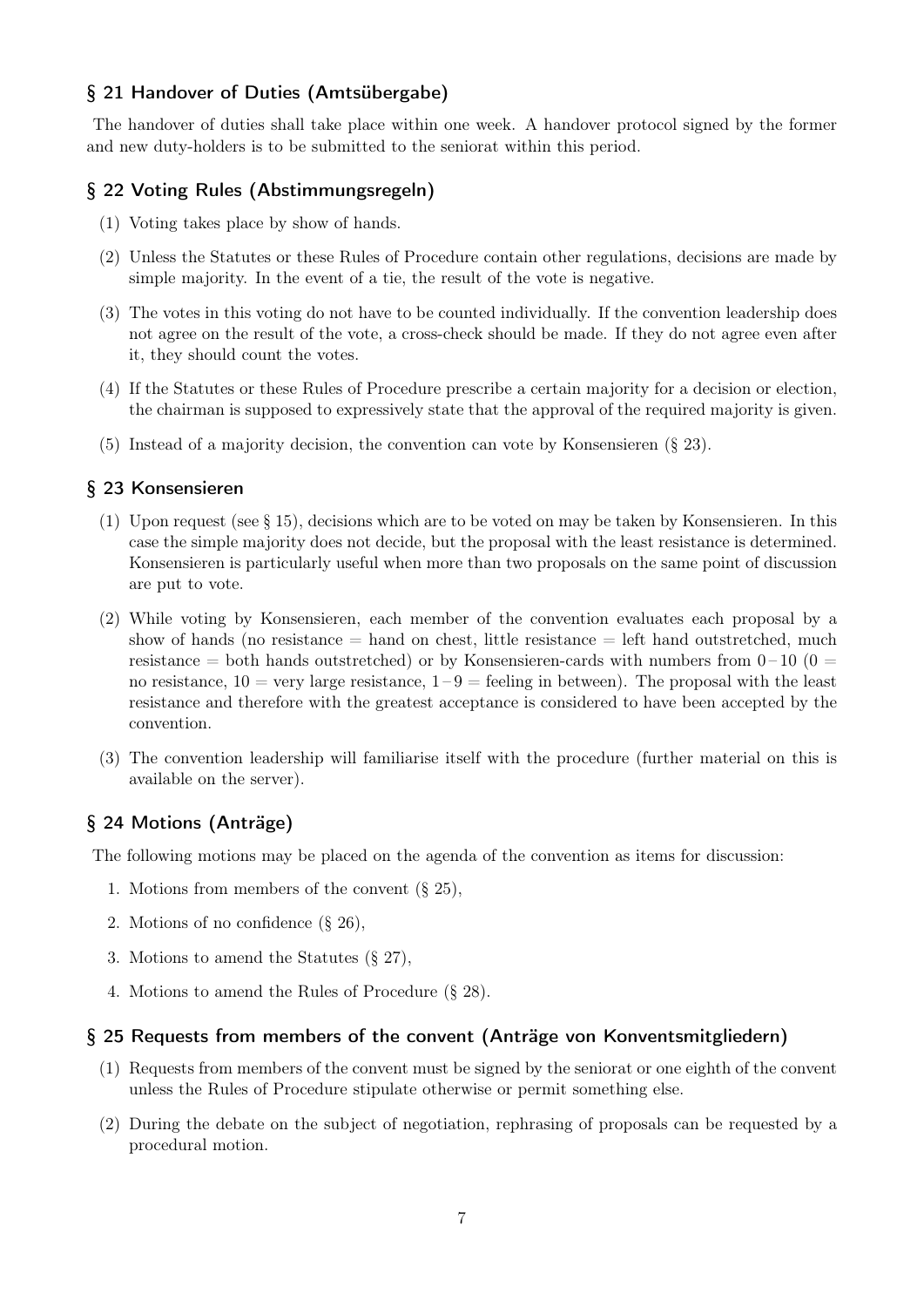- (3) Motions that are accepted by a majority of the convent are valid until further notice.
- (4) Requests involving the expenditure of funds from the Studikasse are valid for a year and a half, unless resolved otherwise.

#### § 26 Votes of No Confidence (Misstrauensanträge)

- (1) Upon request the convent may deliver a vote of no confidence to a duty-holder at a convention or a special convention convened for this purpose.
- (2) The request must be signed by half of the convent. Requests which are not covered by this are not allowed to be placed on the agenda.
- (3) In order to place the vote of no confidence on the agenda of a regular convention the request has to be up on the notice board for seven days.
- (4) The corresponding special convention must be announced on the notice board three days after the request has been made(weekends and public holidays not included).
- (5) Immediately after the vote of no confidence, another person has be to be elected by secret ballot to the respective duty. This person is only elected if she is elected by two-thirds of the convent. If there are several candidates for the succession election, a run-off vote is held first to determine a single successor candidate.

#### § 27 Motions to Amend the Statutes (Satzungsänderungsanträge)

- (1) Motions to amend the Statutes must be accompanied by a brief statement of reasons.
- (2) Motions to amend the Statutes must be signed by the seniorat or by one eighth of the convent.
- (3) Motions to amend the Statutes have to be published on the notice board for seven days.
- (4) Amendments to the Statutes must be adopted by the convent.
- (5) Subparagraphs which are the subject of amendment must be voted on subparagraph by subparagraph by the convention. A subparagraph is adopted if it reaches two-thirds of the votes of the convent.
- (6) A new and amended version of the Statutes has to be adopted in its entirety once again by two-thirds of the votes the convent.

#### § 28 Motions to Amend the Rules of Procedure (Geschäftsordnungsänderungsanträge)

The procedure for motions to amend the Rules of Procedure matches the one described in § 27.

#### § 29 Pattern of Opinions (Meinungsbild)

- (1) A pattern of opinion can be requested by show of hands as a procedual motion. Before the vote a question which can be answered unambiguously with a show of hands has to be formulated. There is no need to discuss the subject of the negotiations, unless a member of the convention wishes to do so.
- (2) The result is not binding and does not replace the ordinary vote (§ 22) or election (§§ 19, 20) in the case of a motion or election (§§ 19, 20, 22).